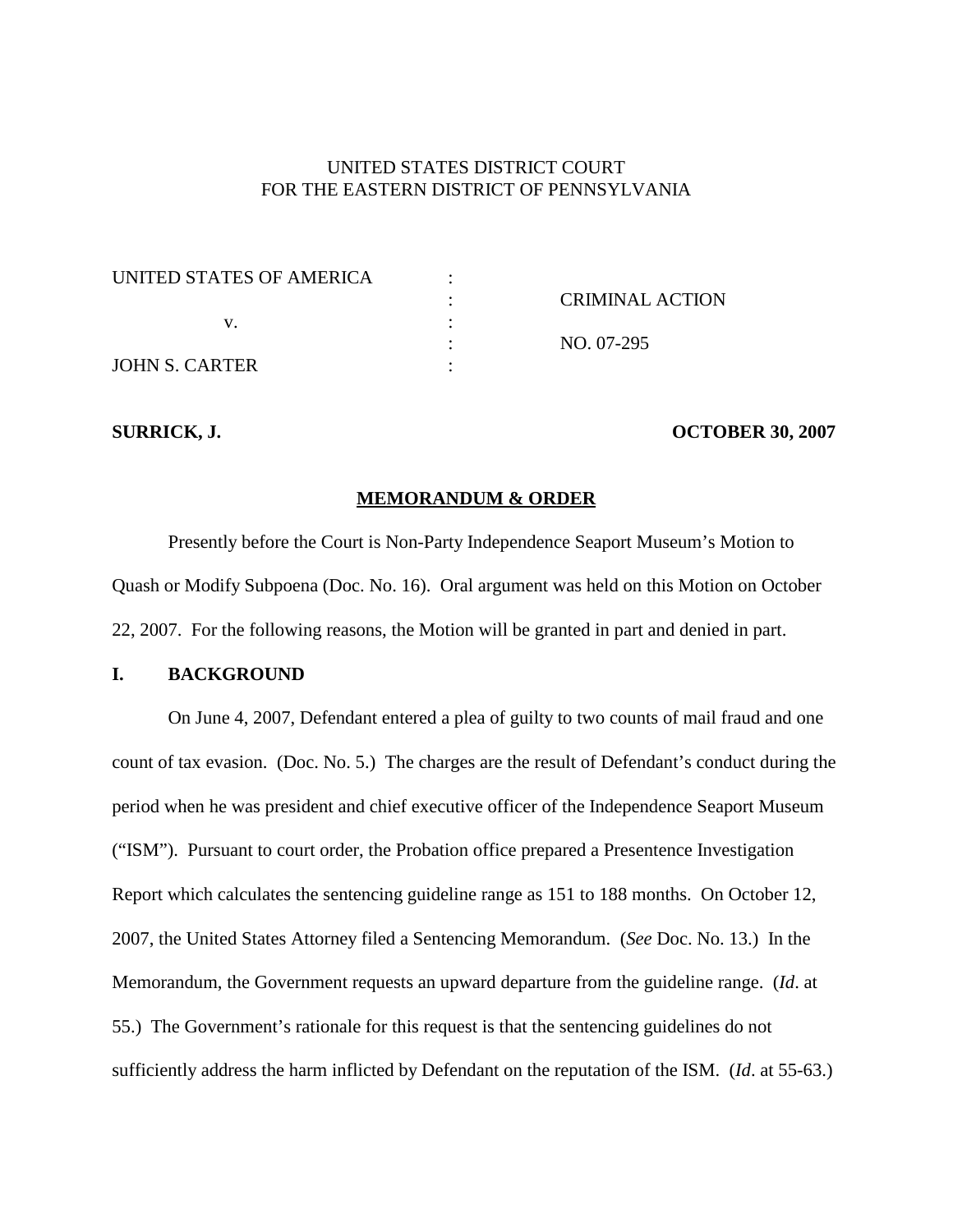The Government argues, *inter alia*, that:

Both ISM and the community suffer when taxpayer monies are misappropriated by individuals such as Carter, and the efforts to replace those stolen funds become even more difficult where, as here, there is a loss of public confidence in cultural and educational public institutions such as ISM. By disgracing himself through his thievery, defendant Carter has caused much embarrassment to and public ridicule of ISM, whose donor base eroded substantially during the final years of Carter'stenure.

(*Id*. at 57-58.) The Government further argues that Defendant's actions have "demoralized ISM's employees and made their jobs all the more difficult." (*Id*. at 58.)

The Government's recommendation for an upward departure cites the Victim Impact Statement submitted by ISM. (Doc. No. 13-2.) That statement sets forth at some length the nature of the harm suffered by the ISM as a result of Defendant's conduct. ISM claims that Defendant "would intimidate employees working for him so that his extravagant spending and mismanagement would go unchallenged and not be brought to the Board's attention." (*Id*. at 1.) ISM accuses Defendant of being "frequently absent from the Museum and from Philadelphia" and that "he showed little interest in the daily operations of the Museum." (*Id*. at 1-2.) The Victim Impact Statement strongly suggests that Defendant is responsible for "significant reductions in programs, visitors and staff," increased deficits, and the shrinking of its endowment from \$27 million in 2000 to \$7.7 million in 2005. (*Id*. at 1-2.)

On October 15, 2007, upon receipt of the Government's Sentencing Memorandum, Defendant issued a subpoena to ISM pursuant to Federal Rule of Criminal Procedure 17(c). (Doc. No. 16, Ex. A.) Attached to this subpoena was a request seeking thirty different categories of documents related to various aspects of the operation and management of ISM. (*Id*.) The items requested are as follows: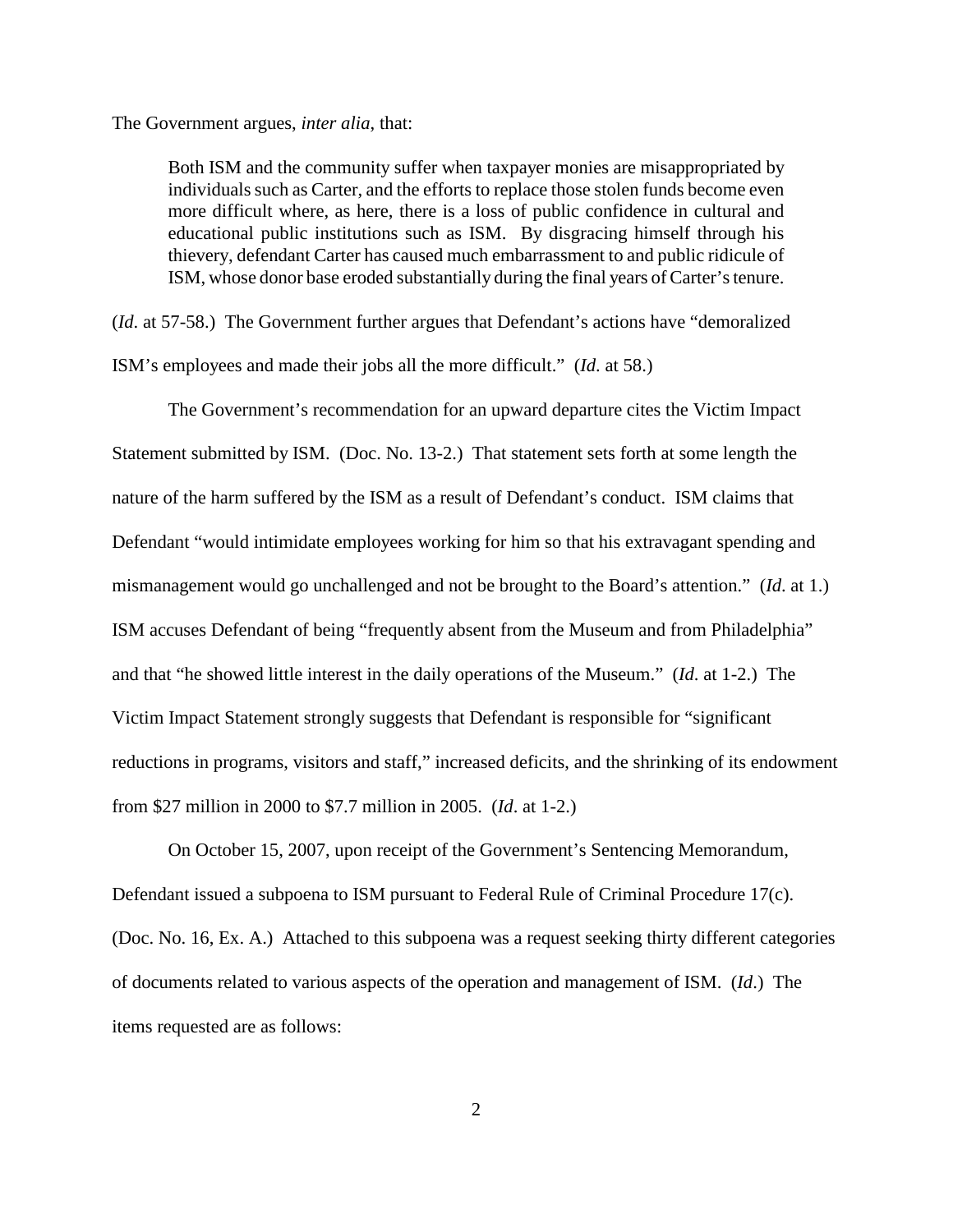- 1. Annual audit reports for the years 1997-2005 including management representation letters.
- 2. UNUM policy LAD362556 disability policy for John Carter.
- 3. "Conflict of Interest Forms" completed by Trustees/Port Wardens for the years 1997-2005.
- 4. Any and all documents, including, but not limited to invoices, donation forms etc. regarding ISM owned vessels stored at Osprey Point Marina in Rock Hall, MD specifically including but not limited to the vessels: NIMBUS and KATRINA (ca. 1994-98).
- 5. Minutes of Finance Committee meetings for 1996-2005.
- 6. Minutes of Executive Committee meetings for 1997-2005.
- 7. Minutes of Audit Committee meetings for 1997-2005.
- 8. Minutes of Board of Trustees/Port Warden meetings for years 1997-2005.
- 9. All documents including but not limited to bills of sale, documentation/paperwork (including brokerage payments made), storage and maintenance records, etc. relating to vessels donated to ISM between 1994-2005 and later sold.
- 10. All internal ISM policies governing the acquisition (whether by purchase or donation) of vessels.
- 11. All internal ISM policies governing the acceptance of donated vessels as historically significant.
- 12. All documents evidencing approval and dates of adoption of the policies identified in ¶¶ 10 and 11 above.
- 13. ISM's bylaws and related documents.
- 14. Policies governing use of vessels including but not limited to those adopted on or about 5/14/04 by the Board of Trustees/Port Wardens as well as minutes evidencing adoption of the policies.
- 15. All curatorial policies including but not limited to those adopted by the Board of Trustees/Port Wardens on or about 5/14/04 as well as all minutes and other documents relating to such policies.
- 16. All ethics policies as well as all minutes and other documents relating to such policies.
- 17. Petition signed by "31 staff members" in interview expressing "no confidence" in Carter as CEO.
- 18. Documents relating to vessels repaired, built and/or completed by ISM boatshop at behest or on behalf of Peter Kellogg.
- 19. All documents relating to Peter Kellogg's use of ISM's vessels.
- 20. Documents relating to ISM's disposition of all vessels identified in ¶¶ 17 and 18 above.
- 21. All documents evidencing donations made to ISM between 1989-2006 by Peter Kellogg and/or related donors, including donor funds, or foundations which he directs to ISM.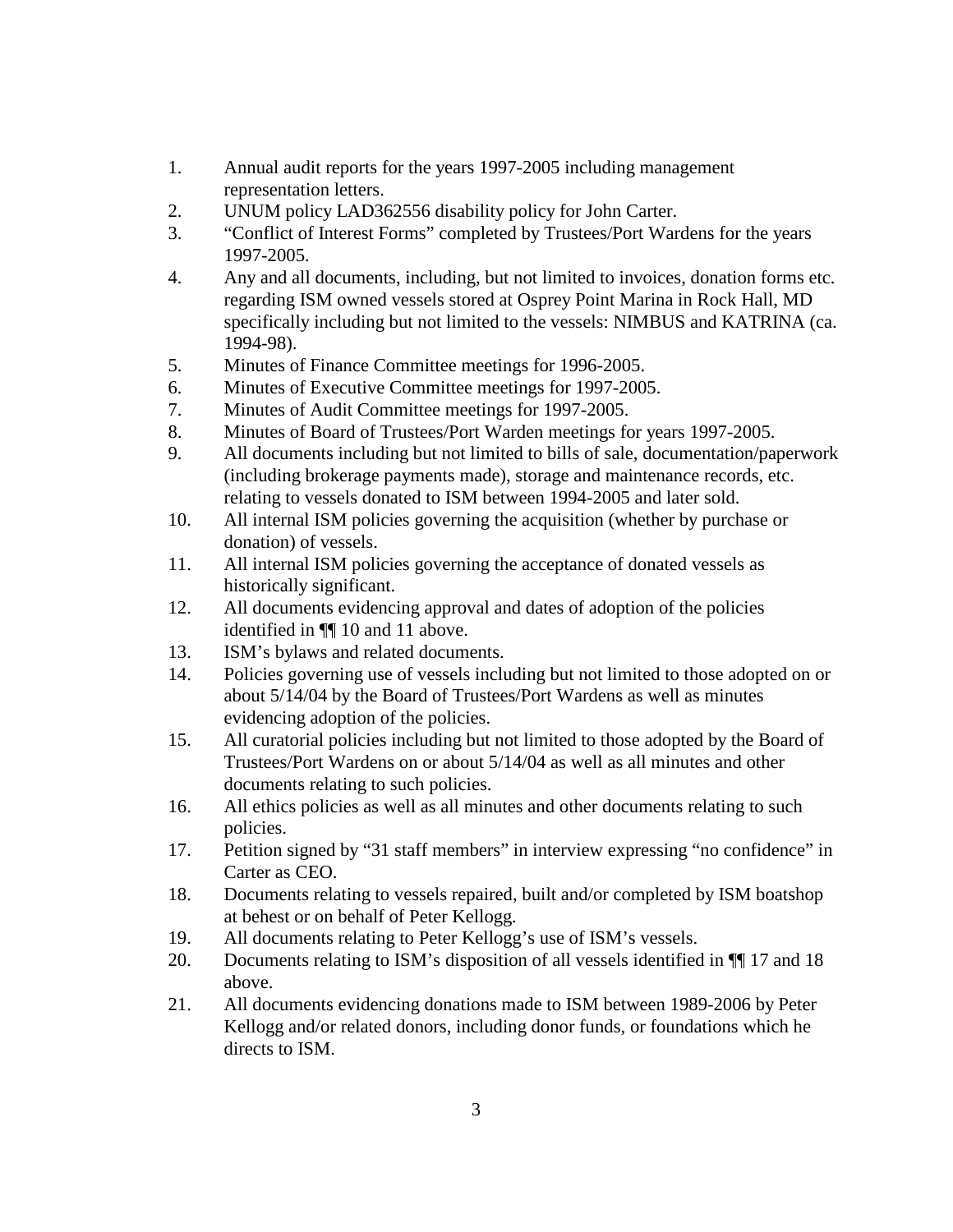- 22. All reports prepared by Karen Cronin including those sent to Peter Kellogg outlining the use of funds in ISM boatshop related activities during the years 2000-2006.
- 23. Documents relating to the maintenance or storage costs incurred during 2000- 2006 for the vessels: BULL, BEAR, TORCH, MYTH, SPY, SILENT MAID.
- 24. Bill of sale for the vessel TAMWOCK to Peter Kellogg.
- 25. Documents relating to John Carter's annual review by the board of trustees, executive committee or chairman.
- 26. Documents relating to bonuses paid to John Carter over the course of his employment, along with letters of transmittal if any and copies of checks for same.
- 27. Resignation letter of Karen Cronin, along with any agreements between Cronin and ISM relating to her separation from ISM.
- 28. Copies of any letters, messages, email messages etc. relating to John Carter's management by outside sources (i.e., people not on board of trustees).
- 29. Copies of any and all claims and/or lawsuits made to Goldenberg Rosenthal concerning its failure to discover.
- 30. Copies of any non-privileged documents prepared by forensic accounts, Nihill & Riedley, including but not limited to reports, including worksheets, correspondence, etc.

Defendant claims that he needs all of these documents for the sentencing hearing.

On October 18, 2007, counsel for ISM filed the Motion to Quash or Modify Subpoena.

(*See* Doc. No. 16.) ISM argues that Defendant's subpoena should be quashed because the documents sought are irrelevant to his sentencing, and because collection and production of the documents would be costly, unduly burdensome, and oppressive. (*Id*. at 3-8.) ISM argues that Defendant's subpoena is yet another example of Defendant's victimization of ISM, is designed to harass and embarrass the Museum, and is simply a fishing expedition. (*Id*. at 8-9.) Defendant filed a response to the Motion in which he suggests that the requests are narrowly tailored to seek information relevant to the allegations in the Government's request for an upward departure and ISM's contentions in its Victim Impact Statement. (Doc. No. 17.) The Government argues that most of the documents requested by Defendant have no relevance whatsoever to the sentencing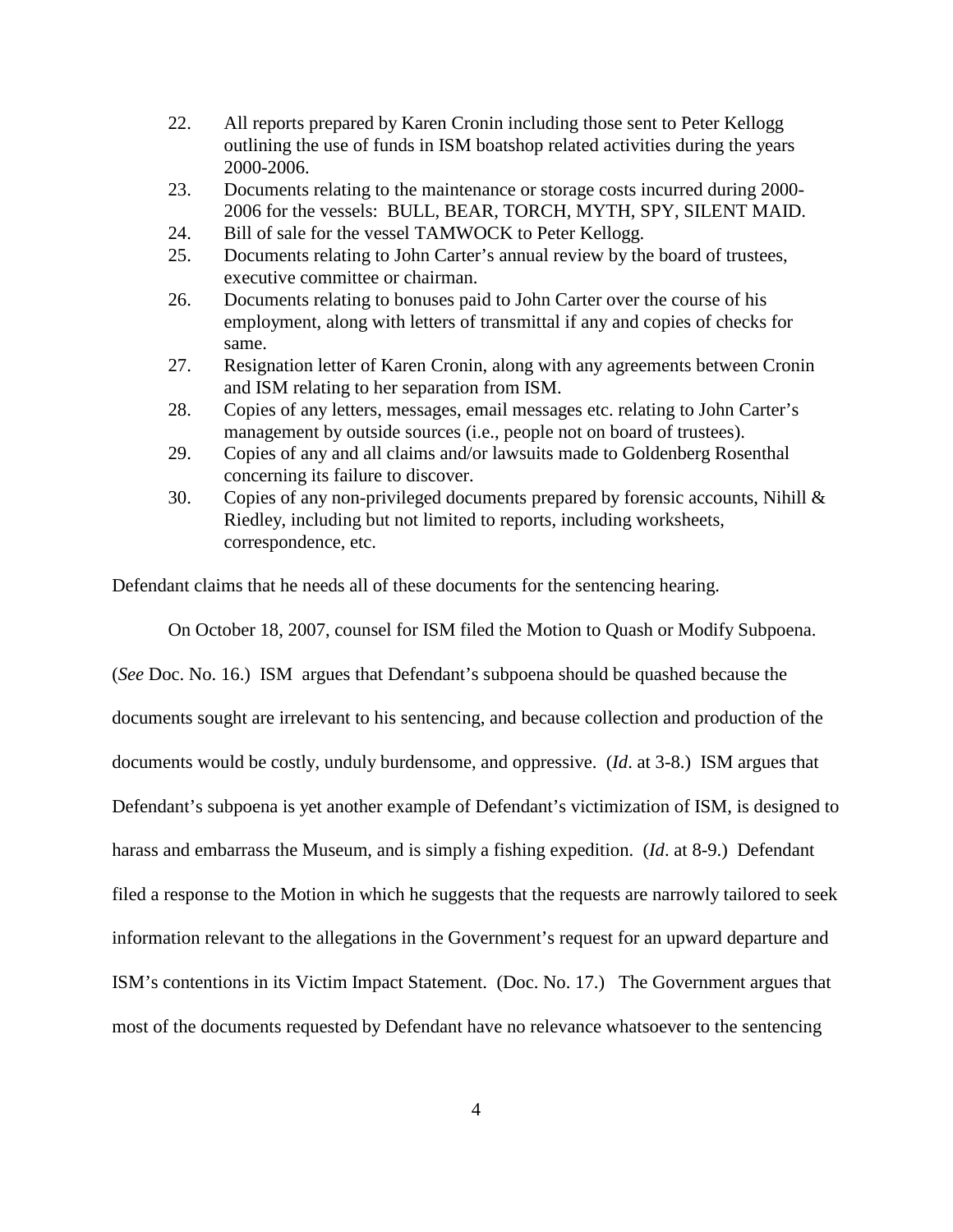proceeding. (Hr'g Tr. 6-11, Oct. 22, 2007.) The Government points to the fact that Defendant has only a limited right to discovery from the Government in the trial phase and his demand for the contents of the victim's files at sentencing for the purpose of casting blame on the victim is improper. (*Id*.)

#### **II. DISCUSSION**

The procedure prescribed by the Federal Rules of Criminal Procedure for sentencing is, like most court proceedings, adversarial in nature. *Burns v. United States*, 501 U.S. 129, 138 (1991) (noting that Rule 32 provides for "focused, adversarial development of the factual and legal issues relevant to determining the appropriate Guidelines sentence"). Federal Rule of Criminal Procedure 32, which governs sentencing in federal courts, was motivated by Congressional intent to preserve the due process rights of defendants at the sentencing phase. *United States v. Nappi*, 243 F.3d 758, 763 (3d Cir. 2001). A court looks to the parties at sentencing to advance arguments that are "thoughtful and well reasoned." *Id*. at 766. Ultimately, a district court has "wide discretion in determining what sentence to impose." *United States v. Tucker*, 404 U.S. 443, 446 (1972). In exercising that discretion the court has an obligation "to appropriately conduct an inquiry broad in scope, largely unlimited either as to the kind of information [it]he may consider, or the source from which it may come." *Id*. A court is further obligated to preserve a defendant's due process rights by insuring that it does not rely on misinformation in determining his sentence. *United States v. Spiropoulos*, 976 F.2d 155, 163 (3d Cir. 1992).

Defendant served the subpoena on the victim, ISM, in order to obtain documents in advance of his sentencing. The Defendant's use of a Rule 17(c) subpoena at this stage of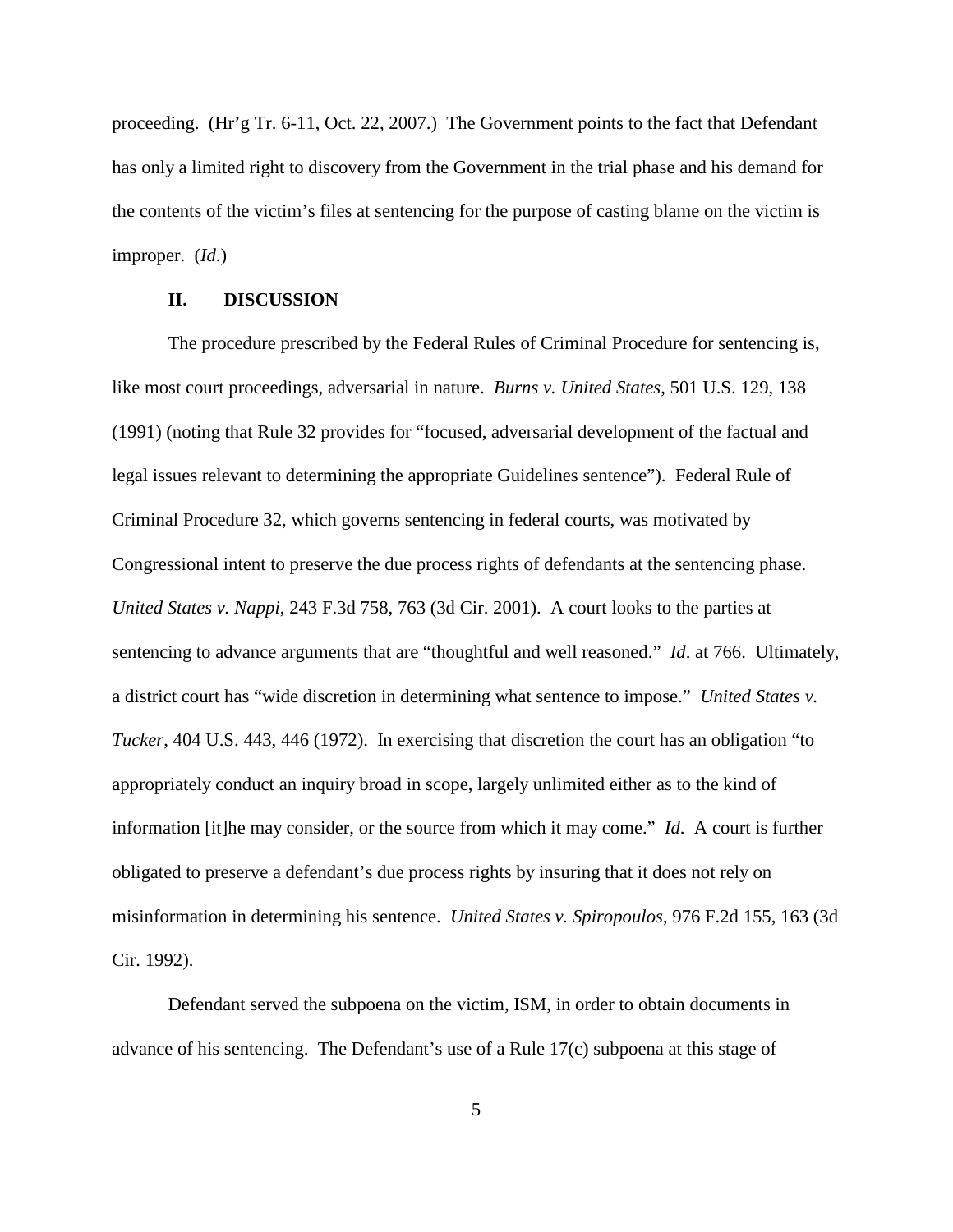proceeding is unusual. "[R]ule 17(c) is designed as an aid for obtaining relevant evidentiary material that the moving party *may use at trial*." *United States v. Cuthbertson*, 630 F.2d 139, 144 (3d Cir. 1980) (emphasis added). Nevertheless, as the Tenth Circuit observed in the case of *United States v. Winner*, 641 F.2d 825, 833:

Although Rule 17 subpoenas are generally employed in advance of trial, we see no reason why this use should not be available for post-trial motions and sentencing. In such situations, the party seeking production must show: (1) that the information is evidentiary and relevant; (2) that it is not otherwise procurable in advance through the exercise of due diligence; (3) that the party seeking production cannot properly prepare for post-trial motions or sentencing without advance inspection; and (4) that the application is made in good faith and is not simply a "fishing expedition."

*Id*. (citing *United States v. Nixon*, 418 U.S. 683, 699-700 (1974)). In this case the concerns raised by ISM and the Government go primarily to the relevance of the documents requested and the good faith of Defendant in seeking to present these documents.<sup>1</sup>

In some respects, the parameters of relevance in this instance are defined by the arguments that the Government seeks to make at sentencing and the evidence and testimony the victim, ISM, seeks to offer in support of those arguments. ISM's Victim Impact Statement contains a number of allegations with regard to Defendant's conduct. For instance, ISM's statement blames "significant reductions in programs, visitors, and staff" as well as increasing

 $1$  The Government also questions the timing of Defendant's subpoena arguing that this sentencing hearing has been scheduled for months and that Defendant waited until the last minute to issue this subpoena. The Government filed its Sentencing Memorandum on Friday, October 12, 2007. The Memorandum frames the scope and substance of the issues to be addressed at sentencing. In this instance, the Memorandum gave notice of the Government's intent to seek an upward departure, and crystalized the manner in which it intended to rely upon ISM's Victim Impact Statement in making its case. Only after this notice was given did Defendant have notice of the scope of the Government's argument at sentencing. Defendant served his subpoena on October 15, 2007, the first business day following the filing of the Government's Sentencing Memorandum.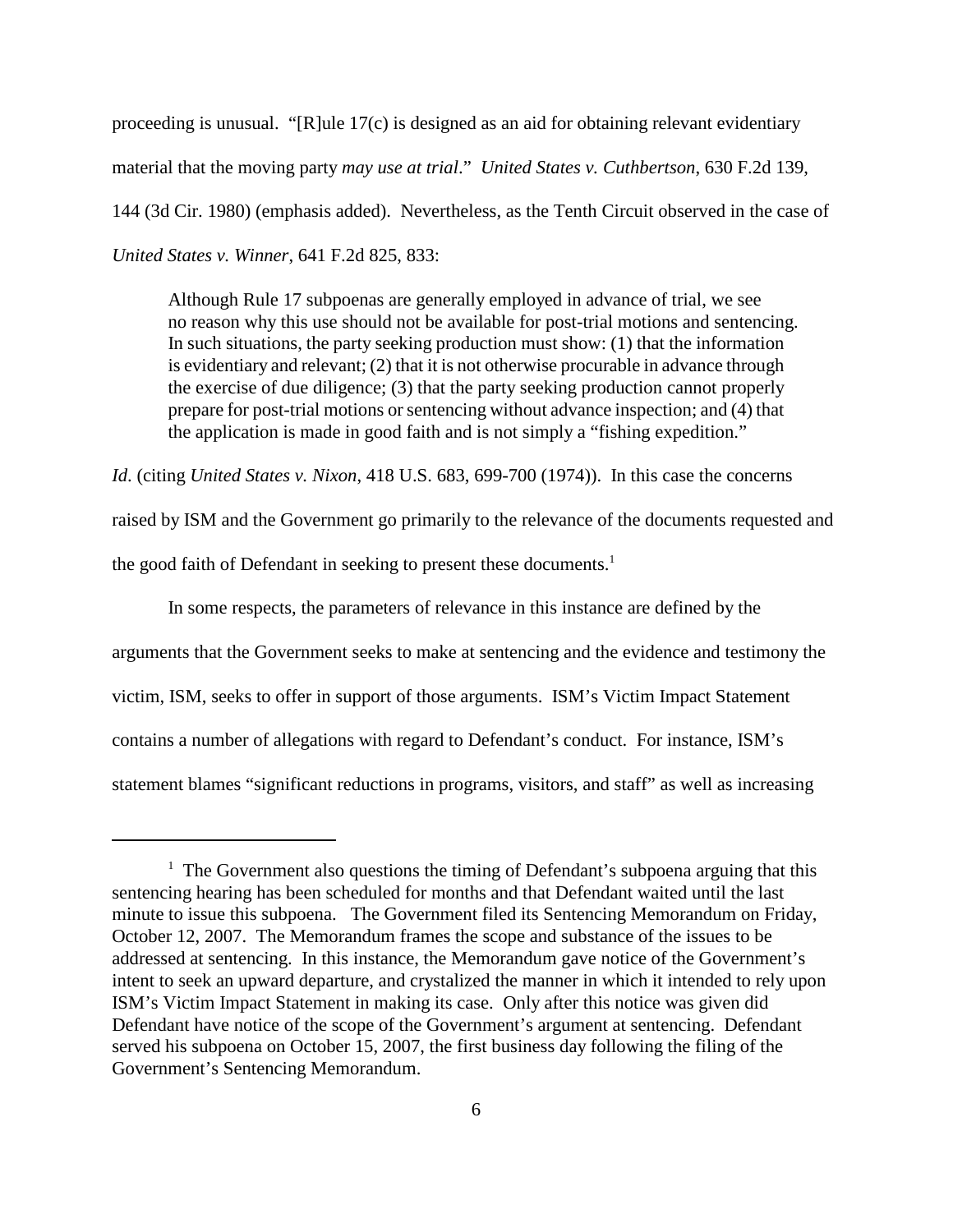annual deficits on Defendant's conduct. (Doc. No. 13-2 at 1.) ISM also implies that the reduction of its endowment from \$25 million in 2000 to \$7.7 million in 2005 was the result of Defendant "depleting" it and "spending operating funds to pay for his lavish lifestyle." (Doc. No. 13-2. at 2.) In addition, ISM makes several allegations regarding Defendant's character and the impact of his crimes upon ISM employees. These include the claim that he intimidated employees in order to prevent them from informing ISM's Trustees about his actions. (*Id*. at 1.) ISM also claims that the Defendant's conduct has "negatively impacted the reputation of its employees and Board." (*Id*.)

In its Sentencing Memorandum, the Government relies at least in part upon the victim's representations regarding the harm it has suffered to request an upward departure. The allegations made by ISM are factors that may affect Defendant's sentence. Defendant has admitted his guilt and has entered a plea of guilty to what can best be characterized as extensive fraud during his tenure at ISM. The Government's argument that the sentencing guidelines do not accurately capture the harm done in these unique circumstances is at least colorable.

Defendant has offered reasons why he believes that the document requests should be granted.<sup>2</sup> We will consider each request in turn:

#### **1. Annual audit reports for the years 1997-2005 including management representation letters.**

Defendant argues that these documents are relevant and necessary because an open dispute to be addressed at sentencing relates to Defendant's actions with

<sup>&</sup>lt;sup>2</sup>At oral argument, Defendant suggested that there was a culture of corruption at ISM and that this is a mitigating factor that the Court should consider at sentencing. Many of the documents requested by Defendant appear to be related to this mitigation argument. We reject the idea that such a culture, if it did exist, should be considered by this Court as a mitigating factor when imposing sentence on John Carter.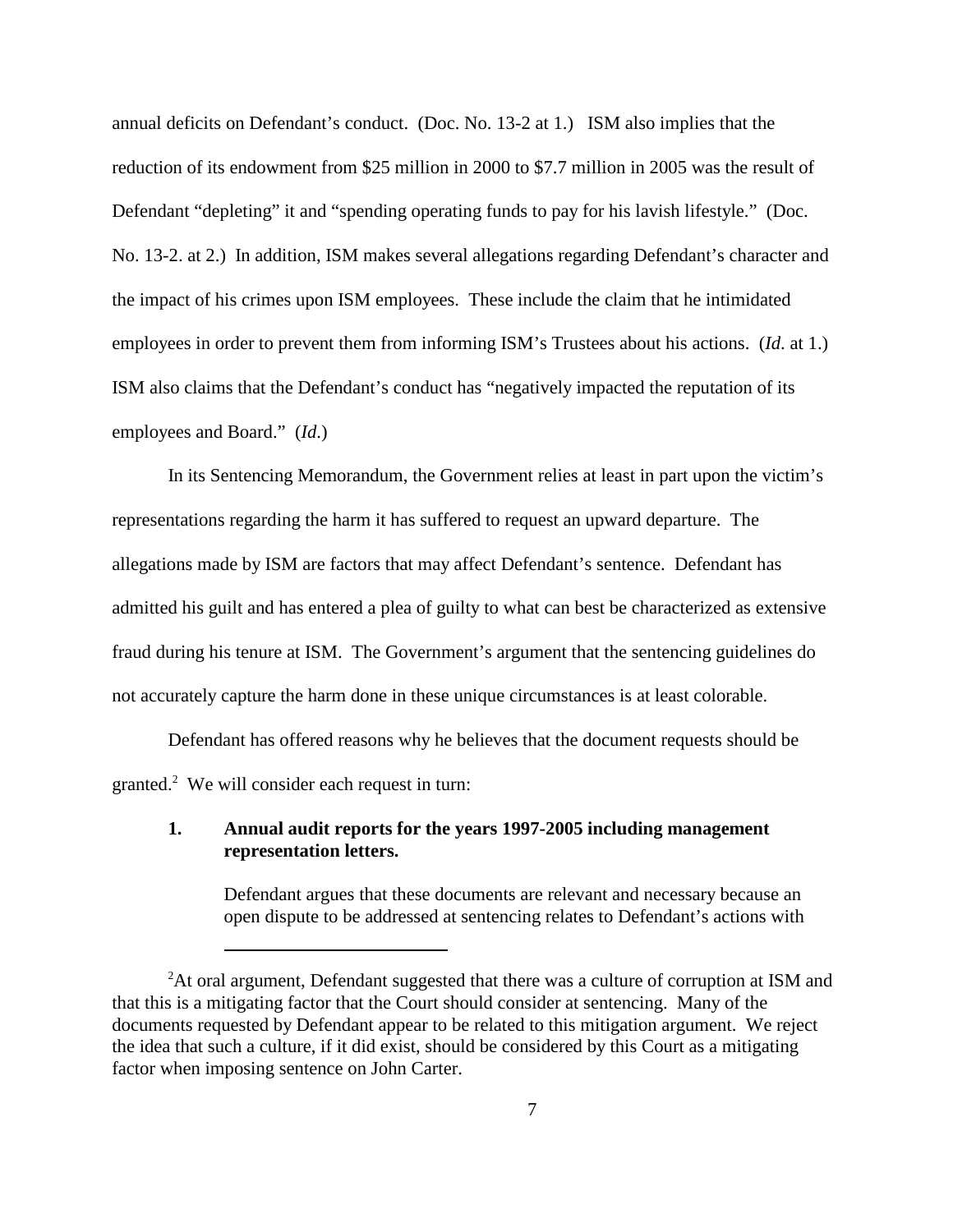regard to a donated vessel named the KIAH/CYRENE. We find this request relevant to the extent it seeks annual reports referencing the vessel in question. ISM must produce only those annual reports which explicitly identify the KIAH/CYRENE. The Motion to Quash Request No. 1 is denied only as to the reports referencing the KIAH/CYRENE.

### **2. UNUM policy LAD362556 disability policy for John Carter.**

Defendant argues that an open issue at sentencing will be Defendant's restitution obligation, and that any monies ISM received from the subject insurance policy will bear on this question. This request seeks relevant information and is not burdensome. The Motion to Quash Request No. 2 is denied.

# **3. "Conflict of Interest Forms" completed by Trustees/Port Wardens for the years 1997-2005.**

Defendant argues that these documents are necessary to demonstrate that ISM Trustees also violated conflict-of-interest policies. This is an attempt to redirect blame from Defendant to others. The request is not made in good faith. What others may have done does not explain or excuse Defendant's criminal conduct. The Motion to Quash Request No. 3 is granted.

# **4. Any and all documents, including , but not limited to invoices, donation forms etc. regarding ISM owned vessels stored at Osprey Point Marina in Rock Hall, MD specifically including but not limited to the vessels: NIMBUS and KATRINA (ca. 1994-98).**

Defendant argues that these documents are necessary to demonstrate that ISM Trustees misused the Osprey Point Marina. Defendant argues that this is a mitigating factor. We conclude that this request is not made in good faith. It is an attempt to redirect blame from Defendant to others. The Motion to Quash Request No. 4 is granted.

**5. Minutes of Finance Committee meetings for 1996-2005.**

### **6. Minutes of Executive Committee meetings for 1997-2005.**

#### **7. Minutes of Audit Committee meetings for 1997-2005.**

With regard to Requests Nos. 5, 6 and 7, Defendant argues that these documents are necessary because they may prove that his criminal actions were disclosed during his tenure at ISM. Defendant does not identify with any specificity which documents he believes contain such information. In fact, Defendant indicates that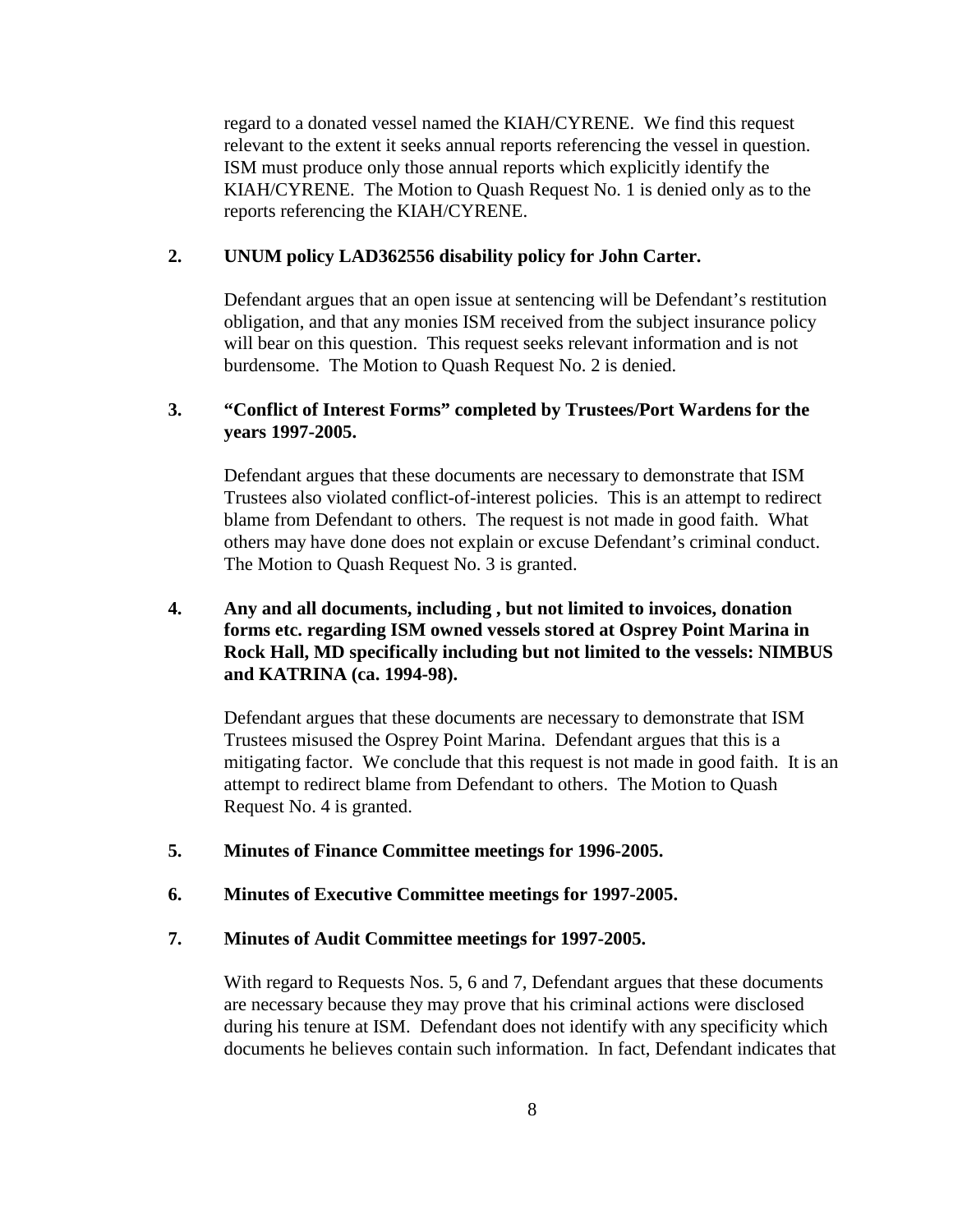there *may* have been meetings and that there *may* be minutes of those meetings. These requests are vague, ambiguous, broad, unduly burdensome, and amount to a "fishing expedition." The Motion to Quash Requests No. 5, 6 and 7 is granted.

#### **8. Minutes of Board of Trustees/Port Warden meetings for years 1997-2005.**

- **9. All documents including but not limited to bills of sale, documentation/paperwork (including brokerage payments made), storage and maintenance records, etc. relating to vessels donated to ISM between 1994-2005 and later sold.**
- **10. All internal ISM policies governing the acquisition (whether by purchase or donation) of vessels.**
- **11. All internal ISM policies governing the acceptance of donated vessels as historically significant.**

# **12. All documents evidencing approval and dates of adoption of the policies identified in ¶¶ 10 and 11 above.**

With regard to Request Nos. 8, 9, 10, 11 and 12, Defendant argues that these documents are necessary to rebut testimony that will be offered at sentencing that will be "demonstrably false and inconsistent with ISM's own records." Defendant fails to specify the nature of the anticipated testimony, let alone any specific factual allegations it believes will come into dispute at sentencing. Defendant further fails to identify what inconsistencies he fears will be offered at sentencing, or how the requested documents will serve to illuminate those inconsistencies Defendant does not identify with any specificity which documents he believes contain such information. These requests are vague, ambiguous, broad, unduly burdensome, and amount to a "fishing expedition." Motion to Quash Request Nos. 8, 9, 10, 11 and 12 is granted.

#### **13. ISM's bylaws and related documents.**

Defendant has withdrawn this request.

- **14. Policies governing use of vessels including but not limited to those adopted on or about 5/14/04 by the Board of Trustees/Port Wardens as well as minutes evidencing adoption of the policies.**
- **15. All curatorial policies including but not limited to those adopted by the Board of Trustees/Port Wardens on or about 5/14/04 as well as all minutes and other documents relating to such policies.**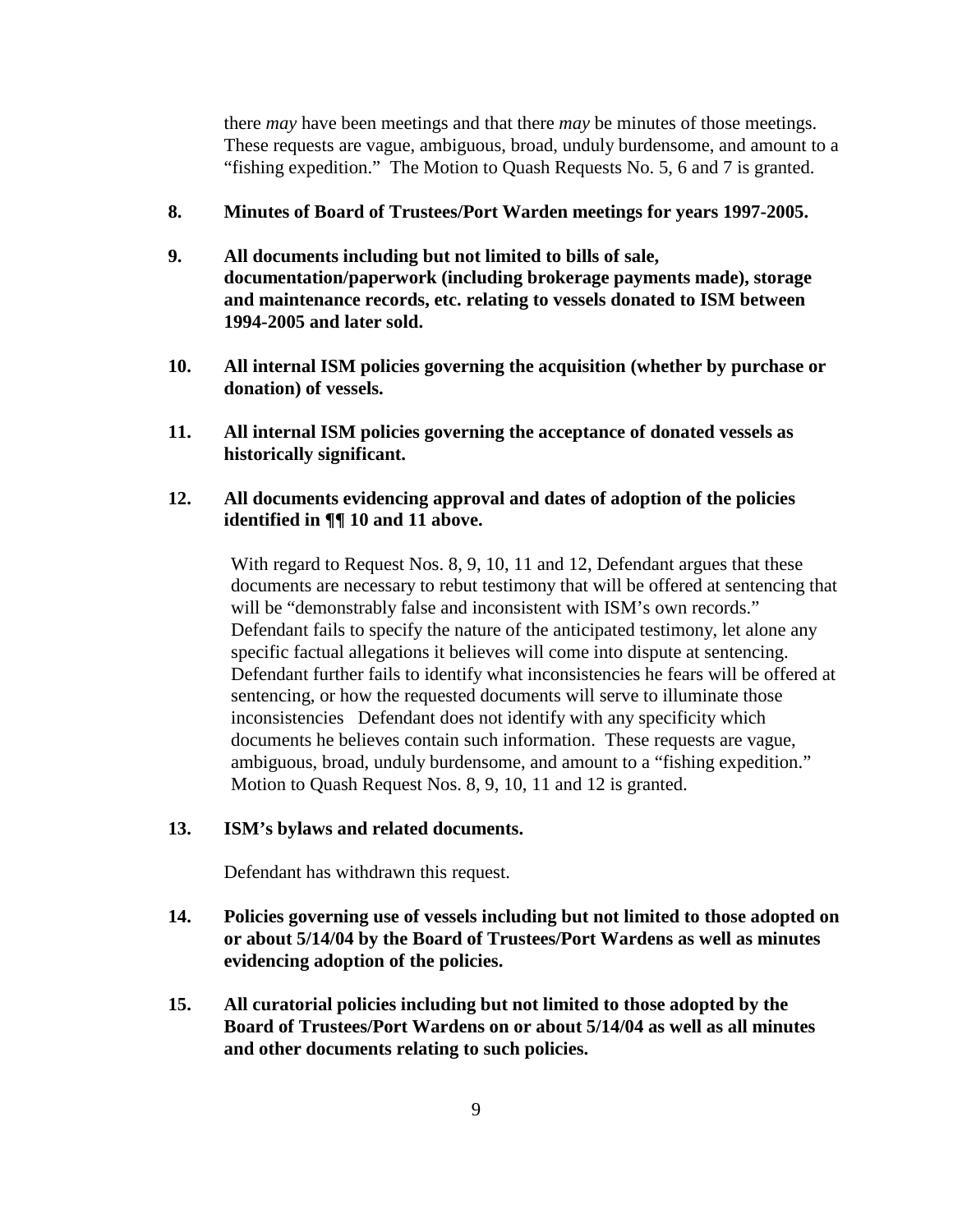## **16. All ethics policies as well as all minutes and other documents relating to such policies.**

With regard to Request Nos. 14, 15 and 16, Defendant argues that these documents are necessary to provide context with regard to Defendant's "mishandling certain historical artifacts" and "his personal use of vessels" owned by ISM. Defendant fails to explain how the requested documents would provide "context" so as to make them relevant to his sentencing. The policies in existence at the ISM during the time that Defendant was engaging in criminal activity and any change in those policies do not constitute factors that mitigate Defendant's criminal conduct. These requests are unduly burdensome and will not provide information relevant to sentencing. The Motion to Quash Request Nos. 14, 15 and 16 is granted.

### **17. Petition signed by "31 staff members" in interview expressing "no confidence" in Carter as CEO.**

Defendant argues that an open issue at sentencing will be Defendant's demoralization of ISM's employees. This issue was raised by ISM and the government and will be addressed at sentencing. The request appears to seek only one document and compliance will not prove onerous for ISM. Motion to Quash Request No. 17 is denied.

- **18. Documents relating to vessels repaired, built and/or completed by ISM boatshop at behest or on behalf of Peter Kellogg.**
- **19. All documents relating to Peter Kellogg's use of ISM's vessels**
- **20. Documents relating to ISM's disposition of all vessels identified in ¶¶ 17 and 18 above.**
- **21. All documents evidencing donations made to ISM between 1989-2006 by Peter Kellogg and/or related donors, including donor funds, or foundations which he directs to ISM.**
- **22. All reports prepared by Karen Cronin including those sent to Peter Kellogg outlining the use of funds in ISM boatshop related activities during the years 2000-2006.**
- **23. Documents relating to the maintenance or storage costs incurred during 2000-2006 for the vessels: BULL, BEAR, TORCH, MYTH, SPY, SILENT MAID.**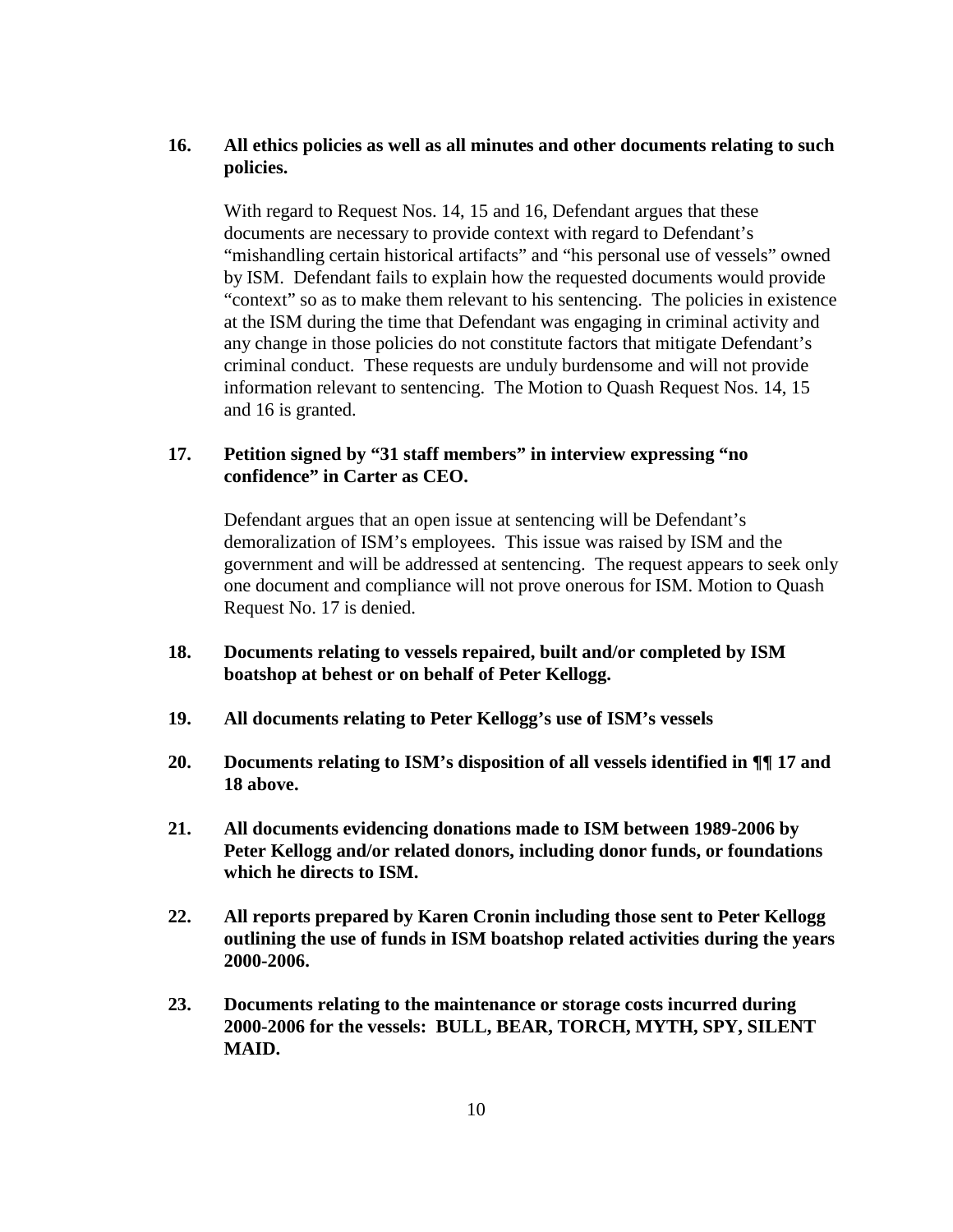### **24. Bill of sale for the vessel TAMWOCK to Peter Kellogg.**

With regard to Request Nos. 18, 19, 20, 21, 22, 23 and 24, Defendant has requested documents related to the contributions from a wealthy benefactor of ISM, and the use by the benefactor of ISM vessels. Defendant suggests that this information places in context his conduct. Defendant was the one indicted here and he is the one who has admitted his criminal conduct. The relationship between ISM and its wealthy benefactors provides no context, and is not relevant to Defendant's criminal conduct. Defendant is simply attempting to redirect blame to others. These requests are unduly burdensome, and are not made in good faith. The Motion To Quash Request Nos. 18, 19, 20, 21, 22, 23 and 24 is granted.

**25. Documents relating to John Carter's annual review by the board of trustees, executive committee or chairman.**

## **26. Documents relating to bonuses paid to John Carter over the course of his employment; along with letters of transmittal if any and copies of checks for same.**

Defendant argues that an open issue at sentencing will be Defendant's performance at ISM and his responsibility for negative developments at ISM between 2000 and 2005. Defendant seeks to secure these documents in direct response to representations made by ISM in its Victim Impact Statement. This issue will be addressed at sentencing. The request appears to seek only a handful of relevant documents and compliance will not prove onerous for ISM. Motion to Quash Request Nos. 25 and 26 is denied.

### **27. Resignation letter of Karen Cronin, along with any agreements between Cronin and ISM relating to her separation from ISM.**

This request has been withdrawn.

### **28. Copies of any letters, messages, email messages etc. relating to John Carter's management by outside sources (i.e., people not on board of trustees).**

Defendant argues that these documents are necessary to respond to unspecified suggestions in ISM's Victim Impact Statement that there had been numerous complaints about Defendant's conduct during his tenure there. Defendant's argument for relevance is vague and ambiguous, as is ISM's reference to such communications. The Motion to Quash with regard to Request No. 28 will be granted subject to the limitation that if the Government seeks to make reference to or utilize at sentencing any document which falls under the umbrella of this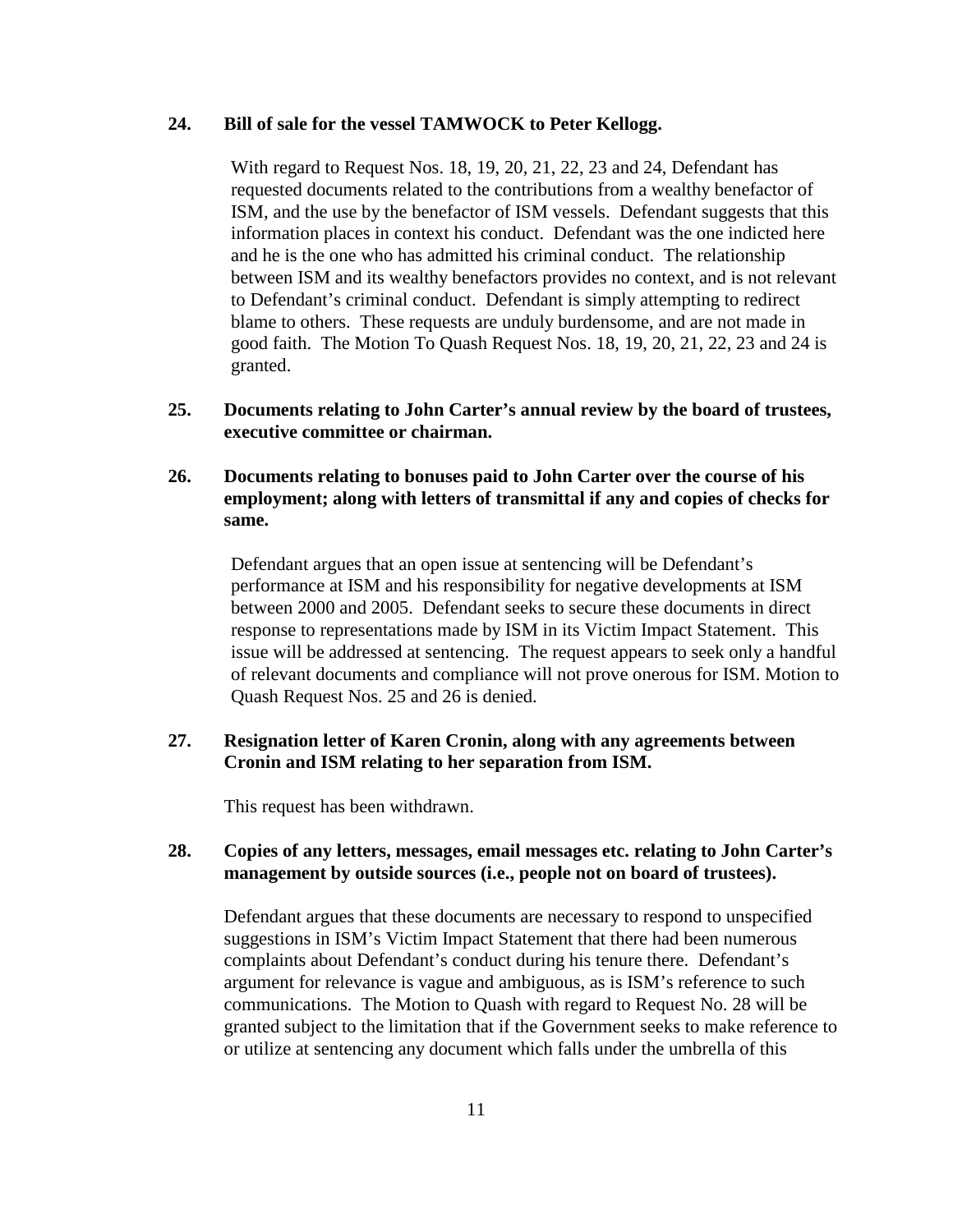request, it shall produce that document at least 12 hours before the sentencing hearing.

# **29. Copies of any and all claims and/or lawsuits made to Goldenberg Rosenthal concerning its failure to discover.**

ISM will not bear the burden and cost of producing documents related to any litigaton it might currently be engaged in against Goldenberg Rosenthal. It shall, however, identify any such lawsuits if they have been filed. We note that the fact that ISM may have sued its auditor for malpractice has very little bearing on the issue of whether Defendant used *sophisticated means* to commit his fraud as that term is defined in the Sentencing Guidelines. Motion to Quash Request No. 29 is granted.

# **30. Copies of any non-privileged documents prepared by forensic accounts, Nihill & Riedley, including but not limited to reports, including worksheets, correspondence, etc.**

Defendant argues that an open issue at sentencing will be costs incurred by ISM in responding to Defendant's actions. Defendant seeks to secure these documents in direct response to representations made by ISM in its Victim Impact Statement. The issue raised by ISM will be addressed at sentencing. The request appears to seek only a handful of relevant documents and compliance will not prove onerous for ISM. Motion to Quash Request No. 30 is denied.

Based upon the foregoing, the Motion To Quash Or Modify Subpoena is granted in part

and denied in part.

An appropriate Order follows.